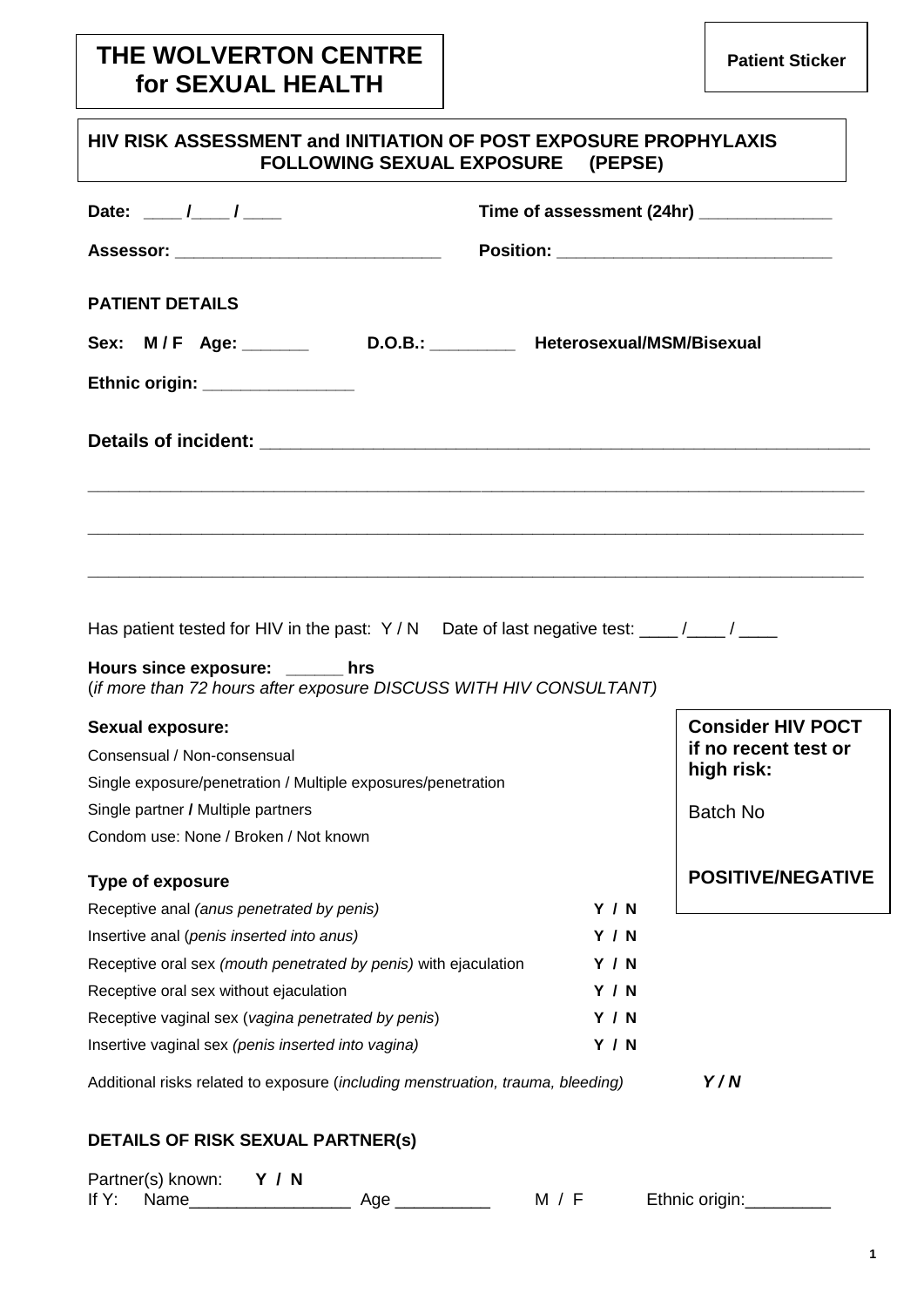### **Details of Risk Sexual Partner(s)**

| Heterosexual / Bisexual / MSM            |              |
|------------------------------------------|--------------|
| <b>IVDU</b> and needle sharing           | Y / N        |
| Known HIV positive                       | <b>Y / N</b> |
| On treatment                             | <b>Y / N</b> |
| Undetectable                             | <b>Y / N</b> |
| Viral load                               | copies/ml    |
| Date of last HIV negative test, if known |              |

*Further details of HIV treatment if available please include drugs, resistance, treatment centre and treating physician.*

# **HIV RISK ASSESSMENT FOR STARTING PEPSE**

|                                                                                                                                                                                                                              | <b>RISK PARTNER KNOWN</b><br><b>HIV POSITIVE</b> |                            | <b>RISK PARTNER UNKNOWN HIV</b><br><b>STATUS</b>                                      |                                               |
|------------------------------------------------------------------------------------------------------------------------------------------------------------------------------------------------------------------------------|--------------------------------------------------|----------------------------|---------------------------------------------------------------------------------------|-----------------------------------------------|
|                                                                                                                                                                                                                              | Viral load<br>detectable                         | Viral load<br>undetectable | From Higher Risk<br>Group<br>Homosexual / Bisexual,<br><b>IVDU Sub Saharan Africa</b> | Unknown from low<br>prevalence<br>groups/area |
| Receptive anal (anus<br>penetrated by penis)                                                                                                                                                                                 | <b>Recommended</b>                               | Recommended                | <b>Recommended</b>                                                                    | Not Recommended                               |
| Insertive anal (penis<br>inserted into anus)                                                                                                                                                                                 | <b>Recommended</b>                               | <b>Not</b><br>Recommended  | Consider                                                                              | Not recommended                               |
| Receptive vaginal<br>sex (vagina<br>penetrated by penis)                                                                                                                                                                     | <b>Recommended</b>                               | <b>Not</b><br>Recommended  | Consider                                                                              | Not recommended                               |
| Insertive vaginal sex<br>(penis inserted into<br>vagina)                                                                                                                                                                     | <b>Recommended</b>                               | <b>Not</b><br>Recommended  | Consider                                                                              | Not recommended                               |
| Receptive oral sex<br>(mouth penetrated by<br>penis) with<br>ejaculation                                                                                                                                                     | Consider                                         | <b>Not</b><br>Recommended  | Not Recommended                                                                       | Not recommended                               |
| Splash of semen into<br>eye                                                                                                                                                                                                  | Consider                                         | <b>Not</b><br>Recommended  | Not Recommended                                                                       | Not recommended                               |
| Receptive oral sex<br>(mouth penetrated by<br>penis) without<br>ejaculation                                                                                                                                                  | <b>Not</b><br>recommended                        | <b>Not</b><br>Recommended  | Not recommended                                                                       | Not recommended                               |
| Cunnilingus (mouth<br>to vulva/vagina)                                                                                                                                                                                       | <b>Not</b><br>recommended                        | <b>Not</b><br>Recommended  | Not recommended                                                                       | Not recommended                               |
| <b>Human bites</b>                                                                                                                                                                                                           | <b>Not</b><br>recommended                        |                            | Not Recommended                                                                       | Not Recommended                               |
| Needlestick from<br>discarded needle in<br>community                                                                                                                                                                         | <b>Not</b><br>Recommended                        |                            |                                                                                       |                                               |
| Sexual assault                                                                                                                                                                                                               | <b>Recommended</b>                               |                            |                                                                                       |                                               |
| Risk may be increased and PEPSE would be indicated in the presence of the following:<br>Blood loss at time of exposure - menstrual or traumatic, Sexual assault, Multiple exposures, Multiple<br>partners and Concurrent STI |                                                  |                            |                                                                                       |                                               |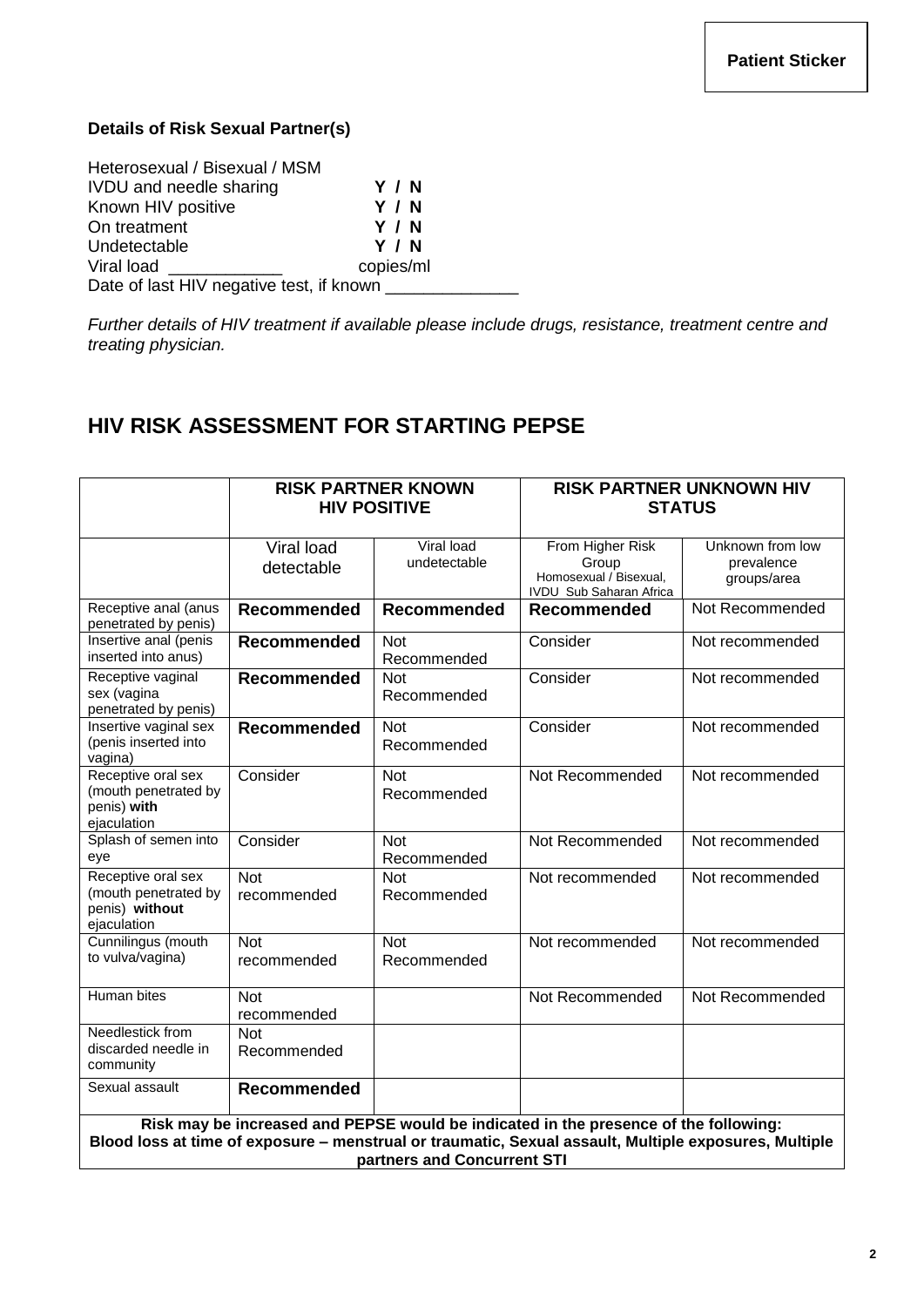**3**

# **HEPATITIS RISK ASSESSMENT**

### **PATIENT HEP B IMMUNISATION STATUS PARTNER HEPATITIS STATUS**

Never immunised **Y / N** Not known

Hepatitis B Immunisation course completed **Y / N** Hepatitis B surface antigen positive **Y / N / NK** Hepatitis B Immunisation course incomplete **Y / N** Hepatitis C antibody positive **Y / N / NK**

**Following sexual exposure all patients may be at risk for hepatitis B transmission. Refer to appendix 1 and use Hep B vaccination proforma**

| List patient's current medication:                                                 |  |
|------------------------------------------------------------------------------------|--|
| Herbal/OTC medications:                                                            |  |
| Recreational drug use: Necreational drug use:                                      |  |
| Check appendix for interactions:<br>Y/N                                            |  |
| Does patient have renal impairment (eGFR<60 ml/min)<br>Y/N                         |  |
| (If renal failure or concerns re interactions discuss with on call HIV Consultant) |  |
|                                                                                    |  |

If **FEMALE** and risk of pregnancy consider emergency contraception.

| <b>Advise patients</b>                                                             |       |
|------------------------------------------------------------------------------------|-------|
| Risk of HIV acquisition from this exposure (see appendix)                          | Y/N   |
| Evidence and efficacy of PEPSE (up to 80% reduction)                               | Y / N |
| PEPSE is an unlicensed indication                                                  | Y / N |
| Short-term side effects of PEPSE (eg. diarrhoea, nausea)                           | Y / N |
| Unknown long-term side effects of PEPSE                                            | Y / N |
| 4 week course of treatment/strict adherence to dosing – no treatment interruptions | Y/N   |
| Must attend follow up during PEPSE and at 1 month following completion of PEPSE    | Y / N |
| Protected SI during PEPSE and for following until result of HIV test known         | Y / N |

# **BASELINE INVESTIGATION MUST BE TAKEN PRIOR TO STARTING PEPSE**

HIV 1 & 2 antibodies

FBC FIRC **Hepatitis B** core antibody (lab will do surface Antigen if positive) LFTs Hepatitis surface antibody (*If previous vaccination)* UEs **Hepatitis C IgG antibody** 

Syphilis serology **SERUM SAVE** (*If declines any serology tests*)

# **EMERGENCY DEPARTMENT PEPSE**

*Medication is stored in controlled drug cupboard and requires a signature. Please fax a copy of this document to: 020 8481 0078 Please advise patients of the clinic opening hours (appendix 4)*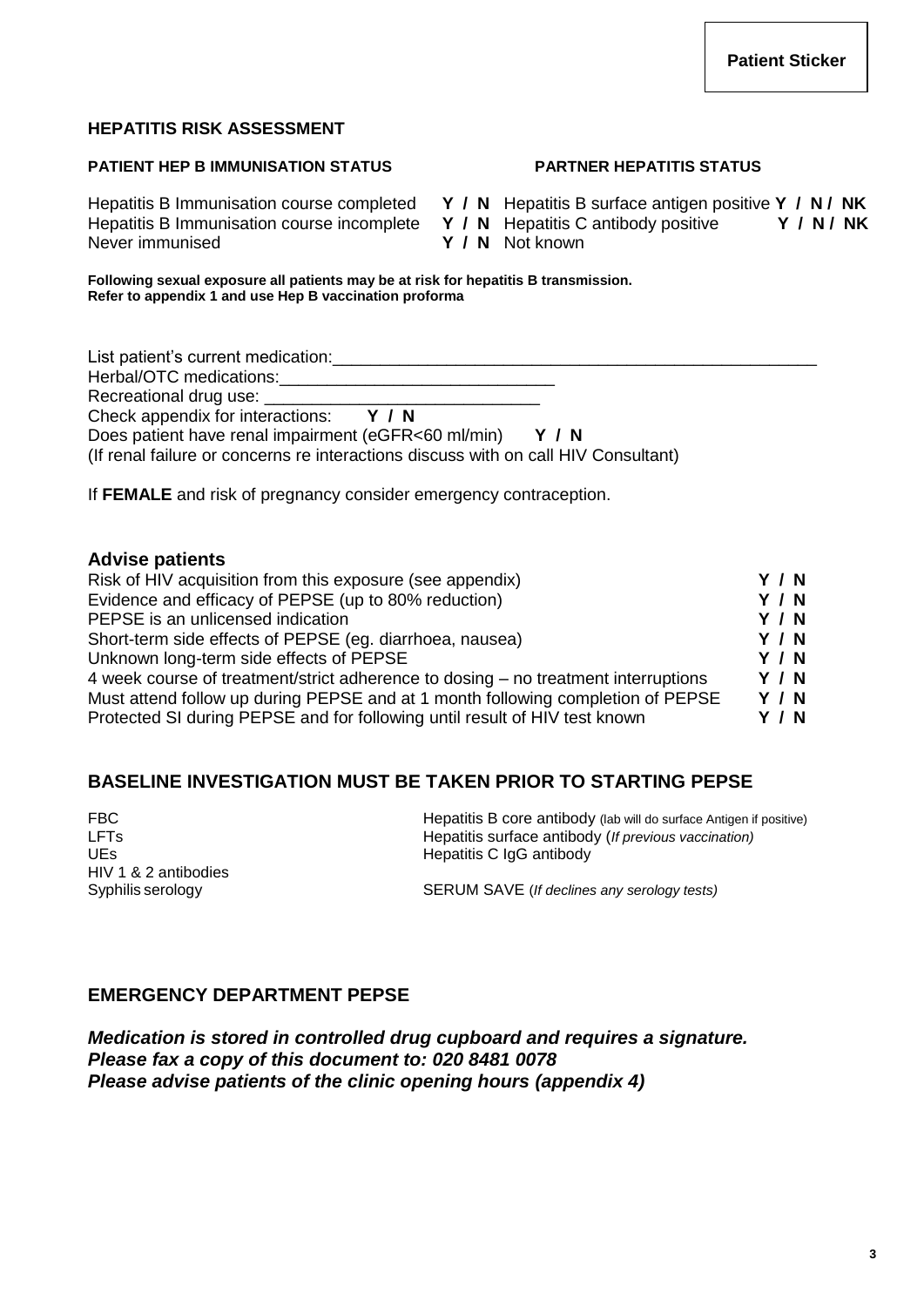# **PEPSE prescribed (5 day starter pack)** Truvada 1 tablet once daily Raltegravir 1 tablet twice daily Is PEPSE to be prescribed **Y / N** Dr Signature & Print \_\_\_\_\_\_\_\_\_\_\_\_\_\_\_\_\_\_\_\_\_\_\_\_\_\_ Given information leaflets in the starter pack on side effects of the medication: **Y / N** Time PEPSE started: \_\_\_\_\_\_\_\_\_\_\_\_\_\_\_\_\_\_ Time interval between UPSI and starting PEPSE:

# **Inform patient of PEPSE Follow up Schedule and give PEPSE leaflet**

- 1. Day 3-5 Review of adherence, side effects, baseline bloods and prescription.
- 2. Day 14 Review of adherence, side effects for safety bloods and STI screen.
- 3. 3 month Final HIV test and further tests if required including hepatitis and syphilis.

### **See also Hep B pro-forma if vaccination required**

### **PEPSE FOLLOW UP RECORD**

**DAY 3-5 VISIT**

| Day of PEPSE Rx: ____________       |  |  |
|-------------------------------------|--|--|
| PEPSE: Continuing/Stopped           |  |  |
|                                     |  |  |
|                                     |  |  |
|                                     |  |  |
|                                     |  |  |
|                                     |  |  |
| <b>Procerintion ARV for 23 days</b> |  |  |

#### **Prescription ARV for 23 days**

- **To complete 28 day of PEPSE treatment**
- **Must take prescription to Hospital Pharmacy**

Dr Signature \_\_\_\_\_\_\_\_\_\_\_\_\_\_\_\_\_\_\_\_\_\_\_\_\_\_\_\_\_\_\_\_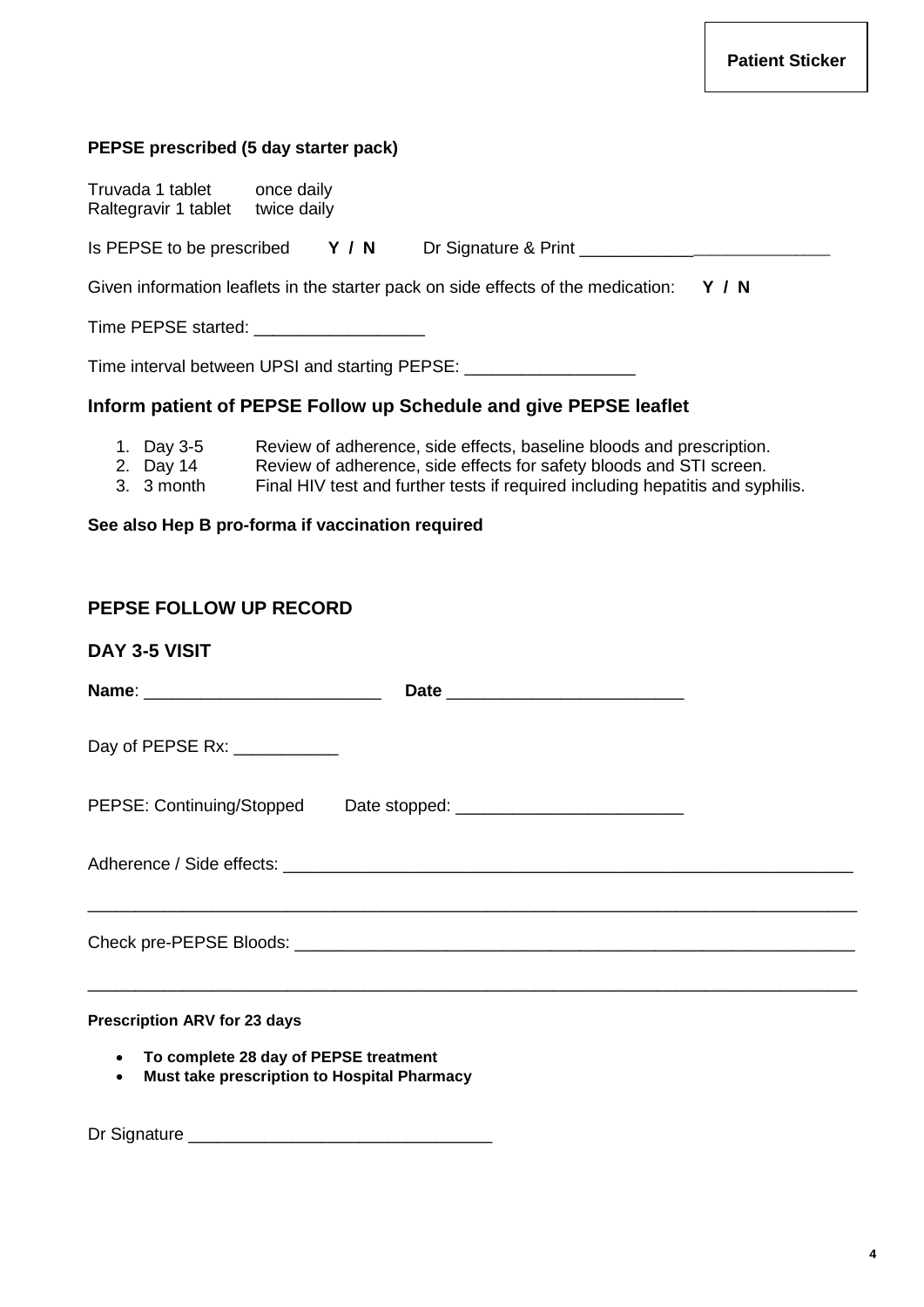# **WEEK 2 VISIT**

| Day of PEPSE Rx: ___________                                                                 |  |
|----------------------------------------------------------------------------------------------|--|
| PEPSE: Continuing/Stopped Date stopped:                                                      |  |
|                                                                                              |  |
|                                                                                              |  |
| Blood tests: U&Es, LFTs, FBC Y / N                                                           |  |
| STI screen Y / N                                                                             |  |
|                                                                                              |  |
| 3 Months post PEPSE VISIT                                                                    |  |
|                                                                                              |  |
| No. of weeks following completion of PEPSE ______                                            |  |
| UPSI since completed PEPSE? Y / N                                                            |  |
| Details:                                                                                     |  |
|                                                                                              |  |
| <b>Blood tests:</b>                                                                          |  |
| <b>HIV</b><br><b>Syphilis</b><br>Hep Bs Ag<br>Hep Bs Ab (if Hep B vaccinated)*<br><b>HCV</b> |  |
| *Advise Hep B booster at 1 year                                                              |  |
|                                                                                              |  |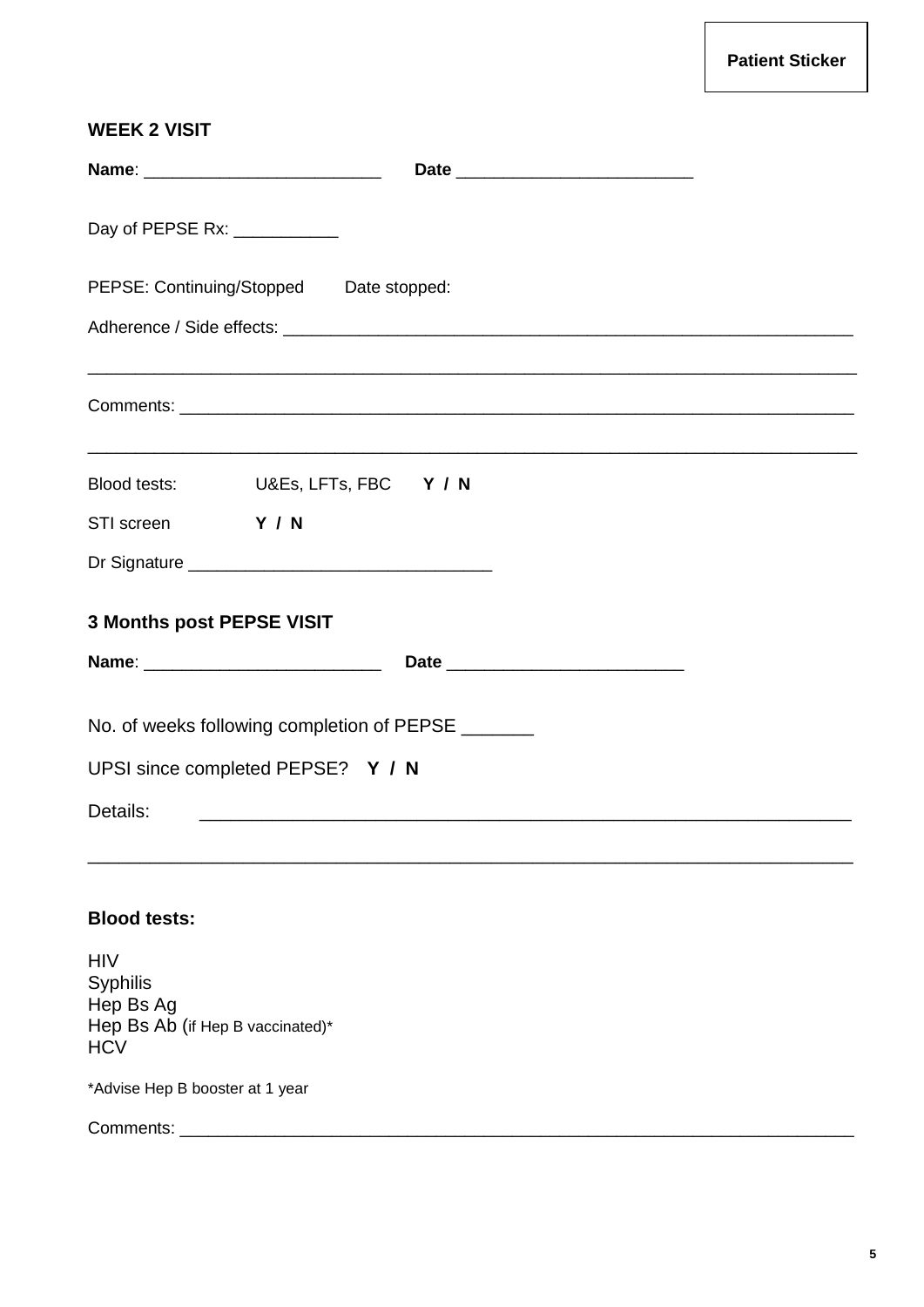# **APPENDIX 1**

| <b>HBV PROPHYLAXIS FOR SEXUAL EXPOSURE INCIDENTS</b>                                           |                                                                   |                                      |  |
|------------------------------------------------------------------------------------------------|-------------------------------------------------------------------|--------------------------------------|--|
| HBV status of person exposed                                                                   | HbsAg positive source                                             | Unknown source                       |  |
| Single dose vaccine or never<br>vaccinated                                                     | Accelerated course of HB<br>vaccine*<br>HBIG $x 1$ **             | Accelerated course of HB<br>vaccine* |  |
| >2 doses HB vaccine pre-<br>exposure<br>(Anti-HBs not known)                                   | One dose of HB vaccine followed<br>by second dose one month later | One dose of HB vaccine               |  |
| Known responder to HB vaccine<br>$(Anti-HBs > 10miU/ml)$                                       | Booster dose of HB vaccine                                        | Booster dose of HB vaccine           |  |
| Known non-responder to HB<br>vaccine<br>(Anti-HBs <10 miU/ml<br>2-4 months post - immunisation | HBIG $x$ 1 $**$<br>Booster dose of HB vaccine                     | Booster dose of HB vaccine           |  |

### An accelerated course of vaccine consists of doses spaced at 0, 1 and 3 weeks A booster must be given at 12 months to those continuing risk of exposure to HBV

\*\* HBIG to be obtained from consultant microbiologist on duty

#### **If Hep B vaccine or HBIG required prescribe below:**

Hepatitis B vaccine 1ml i.m <br>  $\begin{array}{c|c|c|c|c|c|c|c} \hline \text{Lip} & \text{Dr Signature} \end{array}$ 

Immunoglobulin HBIG 500 units Vax label Given by

# **APPENDIX 2**

### **KEY DRUG INTERACTIONS WITH PEPSE**

#### **Truvada**

• No significant drug interactions.

#### **Raltegravir**

- Antacids and supplements containing aluminium, magnesium, calcium or iron.
- Multivitamins (avoid or take 2hrs apart from raltegravir)
- **Carbamezipine**
- **Phenobarbital**
- Phenytoin
- **Rifampicin**

If drug is not listed above please check **www.hiv-druginteractions.org** Or discuss with on call HIV consultant via switchboard for any queries.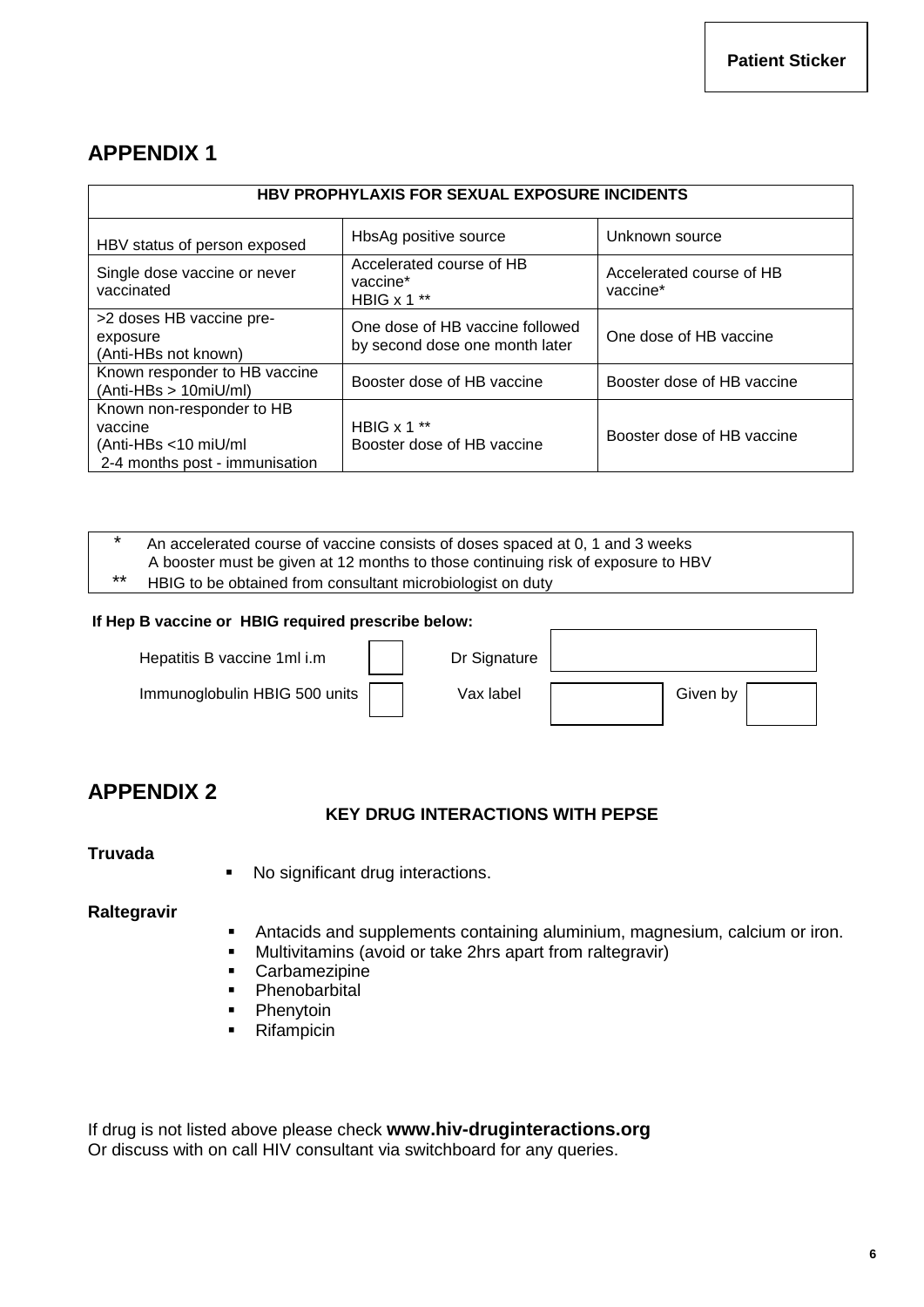# **APPENDIX 3**

Risk of transmission will depend on two factors – the risk of the partner being positive and the risk of the exposure.

#### **TABLE 1: RISK THAT THE SOURCE IS POSITIVE TABLE 2: HIV RISK PER EXPOSURE FROM**

|                             |                                               | RISK A |  |
|-----------------------------|-----------------------------------------------|--------|--|
| <b>COMMUNITY GROUP</b>      | <b>HIV</b><br><b>SEROPREVALENCE</b><br>$(\%)$ |        |  |
| <b>MSM</b>                  |                                               | 4.4    |  |
| <b>UK</b>                   | 8.1                                           |        |  |
| London                      | 3.1                                           |        |  |
| Elsewhere                   |                                               |        |  |
| <b>INJECTING DRUG USERS</b> |                                               |        |  |
| London                      | 0.9                                           |        |  |
| Elsewhere in UK             | 0.4                                           |        |  |
| <b>HETEROSEXUALS</b>        | M                                             | F      |  |
| Sub-saharan Africa          | 3.1                                           | 6.2    |  |
| Elsewhere in UK             | 0.05                                          | 0.03   |  |
|                             |                                               |        |  |

# **KNOWN HIV POSITIVE INDIVIDUAL**

|            | <b>RISK A</b>               |                                                     | <b>RISK B</b>                                           |
|------------|-----------------------------|-----------------------------------------------------|---------------------------------------------------------|
| HIV        | <b>PREVALENCE</b><br>$(\%)$ | <b>TYPE OF EXPOSURE</b>                             | <b>ESTIMATED RISK</b><br><b>PER EXPOSURE</b><br>$(\% )$ |
| 4.4<br>8.1 |                             | Needlestick injury                                  | 0.3                                                     |
| 3.1        |                             | Sharing injecting equipment                         | 0.7                                                     |
|            |                             | Receptive anal intercourse                          | 1.11                                                    |
| 0.9<br>0.4 |                             | Insertive anal intercourse                          | 0.06                                                    |
|            | F                           | Receptive vaginal intercourse                       | 0.1                                                     |
|            | 6.2                         | Insertive vaginal intercourse                       | 0.082                                                   |
|            | 0.03                        | Receptive oral sex (fellatio)<br>Insertive oral sex | 0.02                                                    |
|            |                             | Mucus membrane exposure<br><b>Blood transfusion</b> | 0.63<br>90-100                                          |

#### **TABLE 3**

Calculating the estimated risk of HIV transmission according to the likelihood that the source is HIV-positive and the risk following a single exposure with someone known to be HIV-positive

| Type of exposure                          | Population group                                | <b>Risk of HIV transmission</b><br>(source of unknown HIV status)* |           | <b>Risk of HIV transmission</b><br>(source is HIV-positive)* |        |
|-------------------------------------------|-------------------------------------------------|--------------------------------------------------------------------|-----------|--------------------------------------------------------------|--------|
| Unprotected receptive anal intercourse    | <b>MSM</b> in London                            | $0.081 \times 1.11\% = 0.09\%$                                     | 1/1,112   | $1 \times 1.11\% = 1.11\%$                                   | 1/90   |
|                                           | MSM elsewhere in the UK                         | $0.031 \times 1.11\% = 0.034\%$                                    | 1/2,906   |                                                              |        |
| Unprotected insertive anal intercourse    | MSM in London                                   | $0.081 \times 0.06\% = 0.0049\%$                                   | 1/20,408  | $1 \times 0.06\% = 0.06\%$                                   | 1/1667 |
|                                           | MSM elsewhere in the UK                         | $0.031 \times 0.06\% = 0.0019\%$                                   | 1/52,632  |                                                              |        |
| Unprotected receptive oral intercourse    | MSM in London                                   | $0.081 \times 0.02\% = 0.0016\%$                                   | 1/62,500  | $1 \times 0.02\% = 0.02\%$                                   | 1/5000 |
| (giving fellatio)                         | MSM elsewhere in the UK                         | $0.031 \times 0.02\% = 0.0006\%$                                   | 1/166,667 |                                                              |        |
| Unprotected receptive vaginal intercourse | Heterosexual man born in sub-Saharan<br>Africa  | $0.031 \times 0.1\% = 0.0031\%$                                    | 1/32,258  | $1 \times 0.1\% = 0.1\%$                                     | 1/1000 |
|                                           | Heterosexual man born in UK                     | $0.005 \times 0.1\% = 0.0005\%$                                    | 1/200,000 |                                                              |        |
| Unprotected insertive vaginal intercourse | Heterosexual woman bom in<br>sub-Saharan Africa | $0.062 \times 0.082\% = 0.0051\%$                                  | 1/19,608  | $1 \times 0.082\% = 0.082\%$                                 | 1/1220 |
|                                           | Heterosexual woman bom in UK                    | $0.003 \times 0.082\% = 0.00025\%$                                 | 1/400,000 |                                                              |        |
| Sharing injecting equipment               | IDU in London                                   | $0.009 \times 0.67\% = 0.006\%$                                    | 1/16,667  | $1 \times 0.67\% = 0.67\%$                                   | 1/149  |
|                                           | IDU elsewhere in the UK                         | $0.004 \times 0.67\% = 0.0027\%$                                   | 1/37,037  |                                                              |        |

MSM = men who have sex with men; IDU = intravenous drug user

\*Risk is calculated using data from Tables 1 and 2 according to the formula: risk of HIV transmission = risk that source is HIV-positivexrisk of exposure

In some circumstances the risk of HIV transmission is clearly greater than that following occupational exposure in which PEP is routinely considered: 1/300 for a known HIV-positive 'source'<sup>1</sup>

There may be special circumstances that may increase or decrease the risk of an exposure, including the presence of concurrent sexually transmitted infections, circumcision or acute HIV seroconversion<br>
The prevalence of HIV among MSM across the UK varies and is high in some regions, including Brighton and Manchester

# **See BASHH Guidelines for further information www.bashh.org.uk**